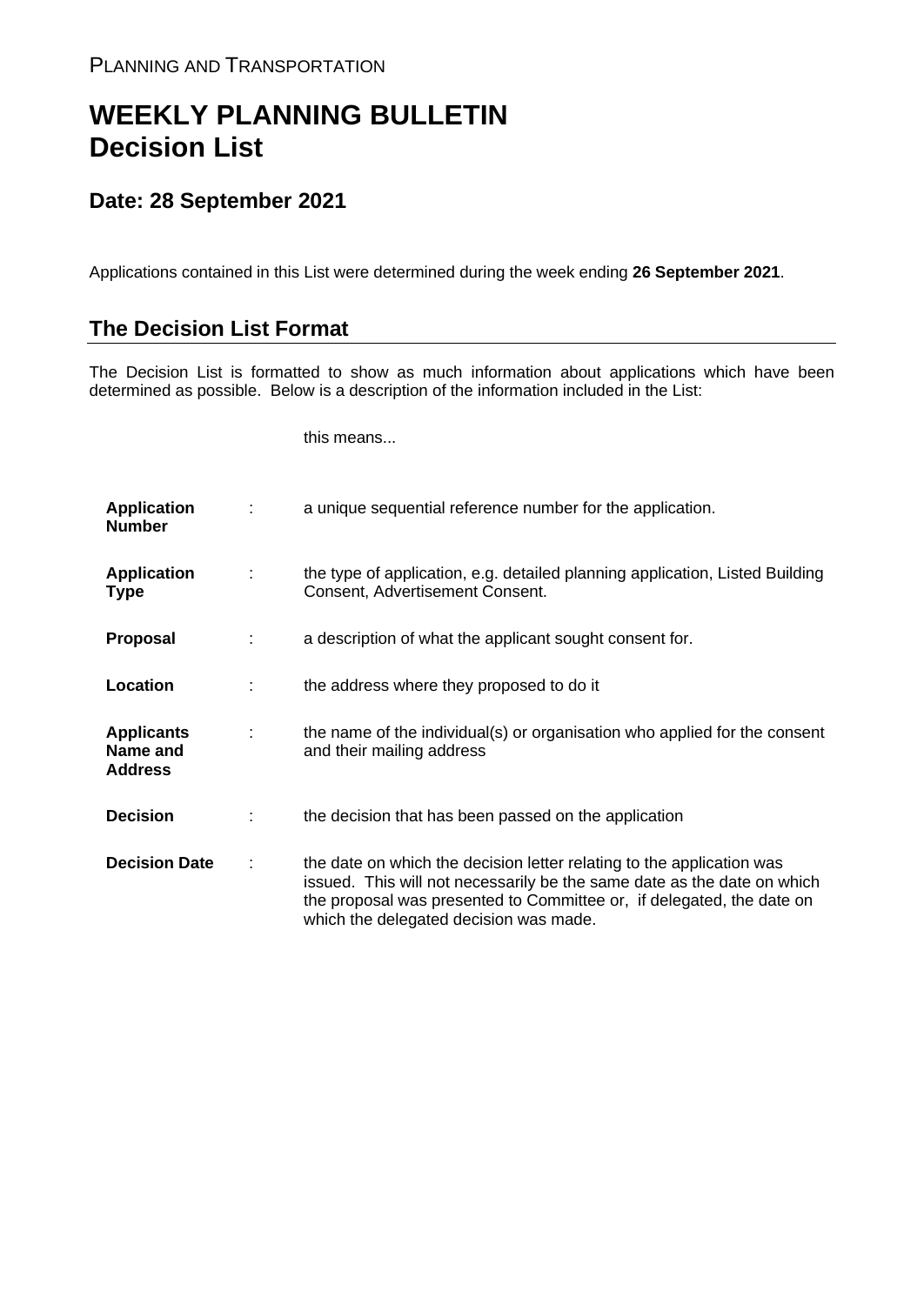| <b>Application No</b><br><b>Application Type</b><br>Proposal<br>Location<br><b>Applicant</b><br><b>Decision</b><br><b>Decision Issued</b>        | P/17/0504/FUL<br><b>Planning Permission</b><br>Erection of 91 Dwellinghouses and Associated Infrastructure<br>Land To The South West Of Tappernail Farm, Reddingmuirhead<br>Persimmon Homes East Scotland, Unit 1, Wester Inch Business Park, Bathgate,<br><b>EH48 2TQ</b><br><b>Refuse Planning Permission</b><br>23 September 2021<br>View the application details |
|--------------------------------------------------------------------------------------------------------------------------------------------------|----------------------------------------------------------------------------------------------------------------------------------------------------------------------------------------------------------------------------------------------------------------------------------------------------------------------------------------------------------------------|
| <b>Application No</b><br><b>Application Type</b><br>Proposal<br>Location<br><b>Applicant</b><br><b>Decision</b><br><b>Decision Issued</b>        | P/21/0050/FUL<br><b>Planning Permission</b><br>Alteration and Extension to 2 Dwellings to Form 4 Flatted Dwellings<br>130 & 132 Grahams Road, Falkirk, FK2 7BZ<br>Mr Alan Milliken, Glen Lodge, Glen Road, Torwood, Larbert, FK5 4SN<br><b>Grant Planning Permission</b><br>24 September 2021<br>View the application details                                        |
| <b>Application No</b><br><b>Application Type</b><br>Proposal<br>Location<br><b>Applicant</b><br><b>Decision</b><br><b>Decision Issued</b>        | P/21/0202/FUL<br><b>Planning Permission</b><br><b>Installation of Solar Panels</b><br>76 Manor Street, Falkirk, FK1 1NU<br>Mr Paul Koc, 95 Easter Langside Crescent, Dalkieth, Midlothian, EH22 2FN<br><b>Grant Planning Permission</b><br>20 September 2021<br>View the application details                                                                         |
| <b>Application No</b><br><b>Application Type</b><br><b>Proposal</b><br>Location<br><b>Applicant</b><br><b>Decision</b><br><b>Decision Issued</b> | P/21/0248/FUL<br><b>Planning Permission</b><br><b>Construction of Dwellinghouse and Domestic Garage</b><br>1 Braeside Place, Wallacestone, Falkirk, FK2 0DD<br>Miss Angela Hogg, 1 Braeside Place, Wallacestone, Falkirk, FK2 0DD<br><b>Refuse Planning Permission</b><br>24 September 2021<br>÷<br>View the application details                                     |
| <b>Application No</b><br><b>Application Type</b><br><b>Proposal</b><br>Location<br><b>Applicant</b><br><b>Decision</b><br><b>Decision Issued</b> | P/21/0269/FUL<br><b>Planning Permission</b><br>Extension to Dwellinghouse and Raised Patio<br>8 Orchard Grove, Polmont, Falkirk, FK2 0XE<br>Mr Mark Lorenzetti, 8 Orchard Grove, Polmont, Falkirk, FK2 0XE<br><b>Grant Planning Permission</b><br>20 September 2021<br>View the application details                                                                  |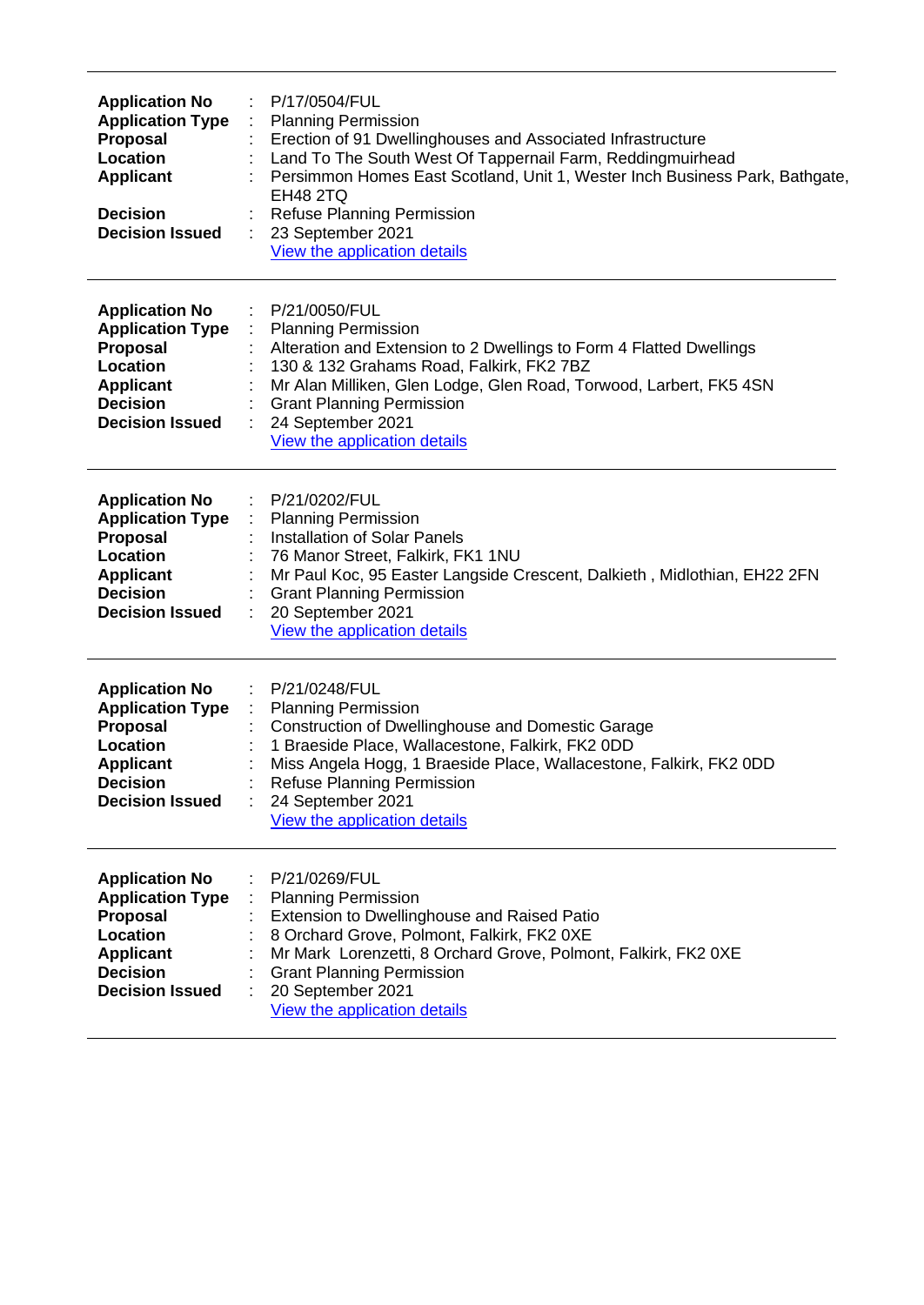| <b>Application No</b><br><b>Application Type</b><br>Proposal<br>Location<br><b>Applicant</b><br><b>Decision</b><br><b>Decision Issued</b>        | P/21/0308/ADV<br><b>Advertisement Consent</b><br>Display of Illuminated Advertisement<br>Wm Morrison Supermarket, Brockville Park, Hope Street, Falkirk, FK1 5BU<br>Wm Morrison Supermarkets plc, Hillmore House, Gain Lane, Bradford, BD3 7DL<br><b>Grant Advertisement Consent</b><br>20 September 2021<br>View the application details                       |
|--------------------------------------------------------------------------------------------------------------------------------------------------|-----------------------------------------------------------------------------------------------------------------------------------------------------------------------------------------------------------------------------------------------------------------------------------------------------------------------------------------------------------------|
| <b>Application No</b><br><b>Application Type</b><br>Proposal<br>Location<br><b>Applicant</b><br><b>Decision</b><br><b>Decision Issued</b>        | P/21/0310/FUL<br><b>Planning Permission</b><br>Construction of 8 x 2 Bed Flatted Dwellings and 1 x 3 Bed Dwellinghouse<br>Underwood Court, Maggie Wood's Loan, Falkirk<br>Casa Homes (Scotland) Ltd, Mr David Walton, Firside, 6 Castle Road, Bankside<br>Industrial Estate, Falkirk, FK2 7UY<br>Withdrawn<br>24 September 2021<br>View the application details |
| <b>Application No</b><br><b>Application Type</b><br>Proposal<br>Location<br><b>Applicant</b><br><b>Decision</b><br><b>Decision Issued</b>        | P/21/0317/FUL<br><b>Planning Permission</b><br><b>Outdoor Seating Area</b><br>7 Melville Lane, Falkirk, FK1 1HY<br>Mr Allan Bye, 7 Melville Lane, Falkirk, FK1 1HY<br><b>Grant Planning Permission</b><br>20 September 2021<br>View the application details                                                                                                     |
| <b>Application No</b><br><b>Application Type</b><br><b>Proposal</b><br>Location<br><b>Applicant</b><br><b>Decision</b><br><b>Decision Issued</b> | P/21/0330/FUL<br><b>Planning Permission</b><br><b>Extension to Dwellinghouse</b><br>5 Carronvale Avenue, Larbert, FK5 3LL<br>Mr Stuart Paterson, 5 Carronvale Avenue, Larbert, FK5 3LL<br><b>Grant Planning Permission</b><br>20 September 2021<br>View the application details                                                                                 |
| <b>Application No</b><br><b>Application Type</b><br>Proposal<br>Location<br><b>Applicant</b><br><b>Decision</b><br><b>Decision Issued</b>        | P/21/0336/FUL<br><b>Planning Permission</b><br>Formation of Hardstanding<br>Cherrybank, Dunmore, Falkirk, FK2 8LY<br>Mrs Jennifer Wallace, Cherrybank, Dunmore, Falkirk, FK2 8LY<br><b>Grant Planning Permission</b><br>20 September 2021<br>View the application details                                                                                       |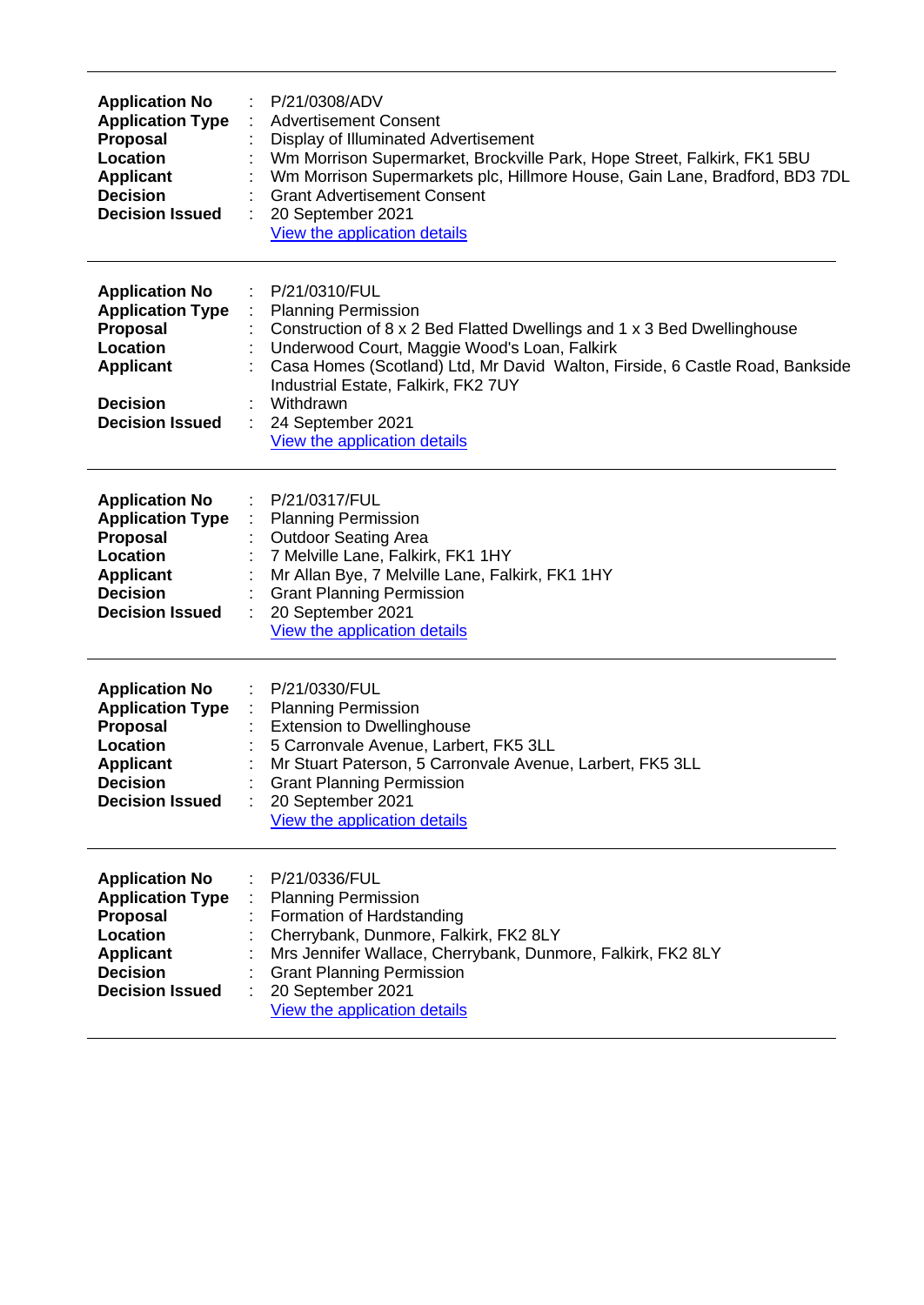| <b>Application No</b><br><b>Application Type</b><br>Proposal<br>Location<br><b>Applicant</b><br><b>Decision</b><br><b>Decision Issued</b>        | P/21/0353/FUL<br><b>Planning Permission</b><br>Change of Use of Land to Form Private Garden Ground<br>M'Dina, Dunmore, Falkirk, FK2 8LY<br>Mr Andrew Mitchell, RFL House, Unit 9-11,, Anderson Street, Dunblane, FK15<br>9AJ<br><b>Grant Planning Permission</b><br>20 September 2021<br>View the application details                    |
|--------------------------------------------------------------------------------------------------------------------------------------------------|------------------------------------------------------------------------------------------------------------------------------------------------------------------------------------------------------------------------------------------------------------------------------------------------------------------------------------------|
| <b>Application No</b><br><b>Application Type</b><br>Proposal<br>Location<br><b>Applicant</b><br><b>Decision</b><br><b>Decision Issued</b>        | P/21/0422/FUL<br><b>Planning Permission</b><br><b>Extension to Dwellinghouse</b><br>Carrongrange Lodge, 446 Main Street, Stenhousemuir, Larbert, FK5 3JT<br>Mr A Kiloh, Carrongrange Lodge, 446 Main Street, Stenhousemuir, Larbert, FK5<br>3JT<br><b>Grant Planning Permission</b><br>24 September 2021<br>View the application details |
| <b>Application No</b><br><b>Application Type</b><br><b>Proposal</b><br>Location<br><b>Applicant</b><br><b>Decision</b><br><b>Decision Issued</b> | P/21/0447/FUL<br><b>Planning Permission</b><br><b>Extension to Dwellinghouse</b><br>15 Rashiehill Road, Slamannan, Falkirk, FK1 3HD<br>Ms Stacey Robertson, 15 Rashiehill Road, Slamannan, Falkirk, FK1 3HD<br><b>Grant Planning Permission</b><br>24 September 2021<br>View the application details                                     |
| <b>Application No</b><br><b>Application Type</b><br><b>Proposal</b><br>Location<br><b>Applicant</b><br><b>Decision</b><br><b>Decision Issued</b> | P/21/0453/FUL<br><b>Planning Permission</b><br>$\mathcal{I}^{\mathcal{I}}$ .<br><b>Formation of Vehicle Access</b><br>23 Barnego Road, Dunipace, Denny, FK6 6JS<br>Miss Stacey Kennedy, 23 Barnego Road, Dunipace, Denny, FK6 6JS<br><b>Grant Planning Permission</b><br>24 September 2021<br>View the application details               |
| <b>Application No</b><br><b>Application Type</b><br>Proposal<br>Location<br><b>Applicant</b><br><b>Decision</b><br><b>Decision Issued</b>        | P/21/0454/FUL<br><b>Planning Permission</b><br><b>Extension to Dwellinghouse</b><br>22 Callendar Park View, Falkirk, FK1 1SX<br>Ms Sharon McPhee, 22 Callendar Park View, Falkirk, FK1 1SX<br><b>Grant Planning Permission</b><br>24 September 2021<br>View the application details                                                      |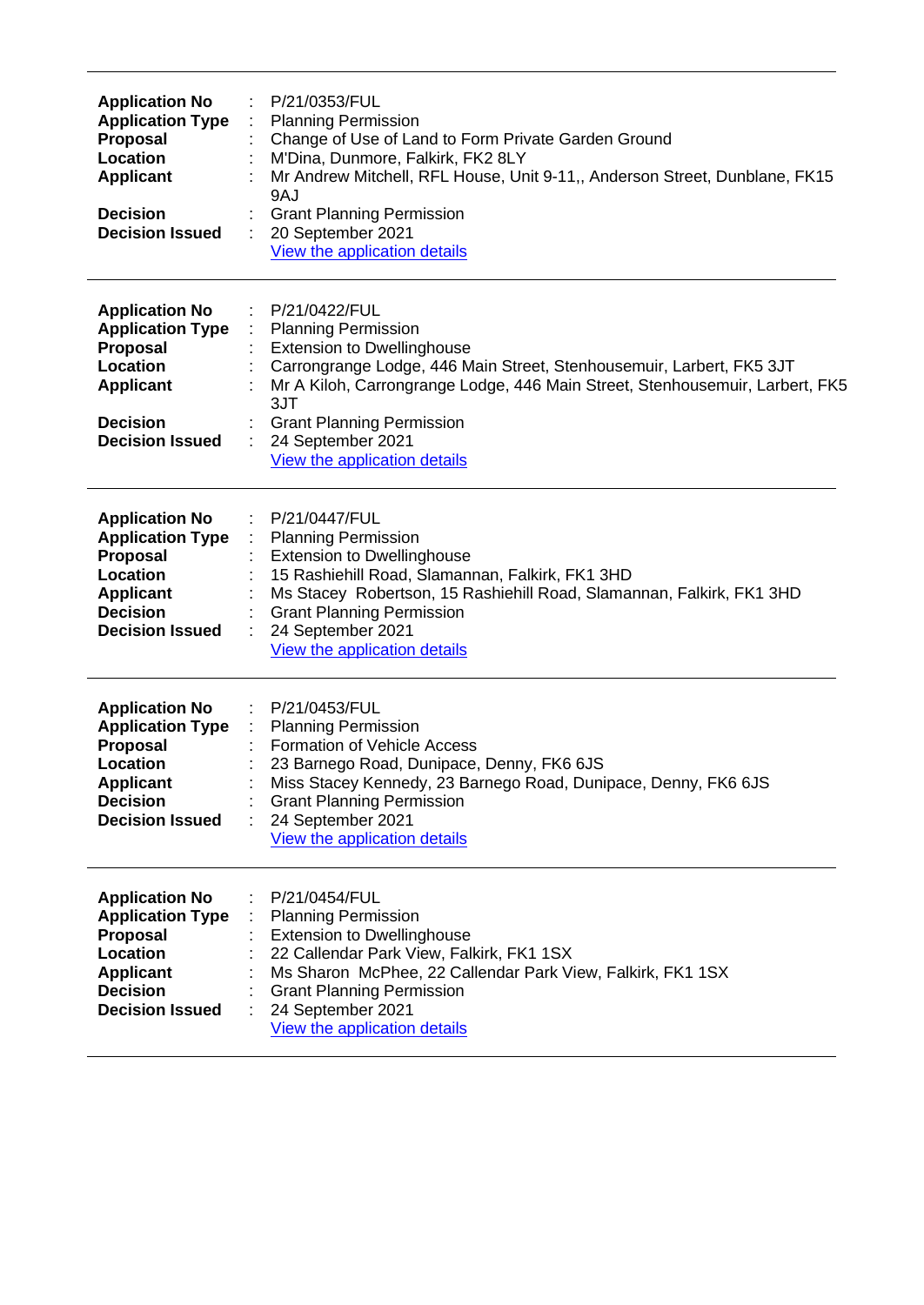| <b>Application No</b><br><b>Application Type</b><br>Proposal<br>Location<br><b>Applicant</b><br><b>Decision</b><br><b>Decision Issued</b>        | P/21/0458/FUL<br><b>Planning Permission</b><br><b>Extension to Dwellinghouse</b><br>22 South Broomage Avenue, Larbert, FK5 3EB<br>Alan and Lorraine Gunn, 22 South Broomage Avenue, Larbert, FK5 3EB<br><b>Grant Planning Permission</b><br>24 September 2021<br>View the application details                                                         |
|--------------------------------------------------------------------------------------------------------------------------------------------------|-------------------------------------------------------------------------------------------------------------------------------------------------------------------------------------------------------------------------------------------------------------------------------------------------------------------------------------------------------|
| <b>Application No</b><br><b>Application Type</b><br>Proposal<br>Location<br><b>Applicant</b><br><b>Decision</b><br><b>Decision Issued</b>        | P/21/0465/FUL<br><b>Planning Permission</b><br>Alterations to Flatted Dwelling (Enlargement of Window Opening and Installation<br>of New Window)<br>16 Broadside Court, Falkirk, Denny, FK6 5GZ<br>Mr W Hulston, 16 Broadside Court, Falkirk, Denny, FK6 5GZ<br><b>Grant Planning Permission</b><br>24 September 2021<br>View the application details |
| <b>Application No</b><br><b>Application Type</b><br>Proposal<br>Location<br><b>Applicant</b><br><b>Decision</b><br><b>Decision Issued</b>        | P/21/0472/FUL<br><b>Planning Permission</b><br>Installation of Boundary Fence and Gate<br>B & Q plc, Middlefield Road, Falkirk, FK2 9EQ,<br>B&Q Ltd, B&Q House, Chestnut Ave, Chandler's Ford, Eastleigh, SO53 3LE<br><b>Grant Planning Permission</b><br>24 September 2021<br>View the application details                                           |
| <b>Application No</b><br><b>Application Type</b><br>Proposal<br>Location<br><b>Applicant</b><br><b>Decision</b><br><b>Decision Issued</b>        | P/21/0476/FUL<br><b>Planning Permission</b><br><b>Construction of Raised Deck</b><br>Northmuir, Shieldhill Road, Reddingmuirhead, Falkirk, FK2 0DU<br>Mr Ian Baird, Northmuir, Shieldhill Road, Reddingmuirhead, Falkirk, FK2 0DU<br><b>Grant Planning Permission</b><br>24 September 2021<br>View the application details                            |
| <b>Application No</b><br><b>Application Type</b><br><b>Proposal</b><br>Location<br><b>Applicant</b><br><b>Decision</b><br><b>Decision Issued</b> | P/21/0483/FUL<br><b>Planning Permission</b><br>Alterations and Change of Use of No.2 Flats (Sui Generis) to Form Dwellinghouse<br>(Class 9)<br>Thornlea, 34 & 36 Philpingstone Road, Bo'ness, EH51 9JL<br>Mr Simon Cooper, 62 Miller Street, Winchburgh, West Lothian, EH52 6WP<br>Withdrawn<br>23 September 2021<br>View the application details     |